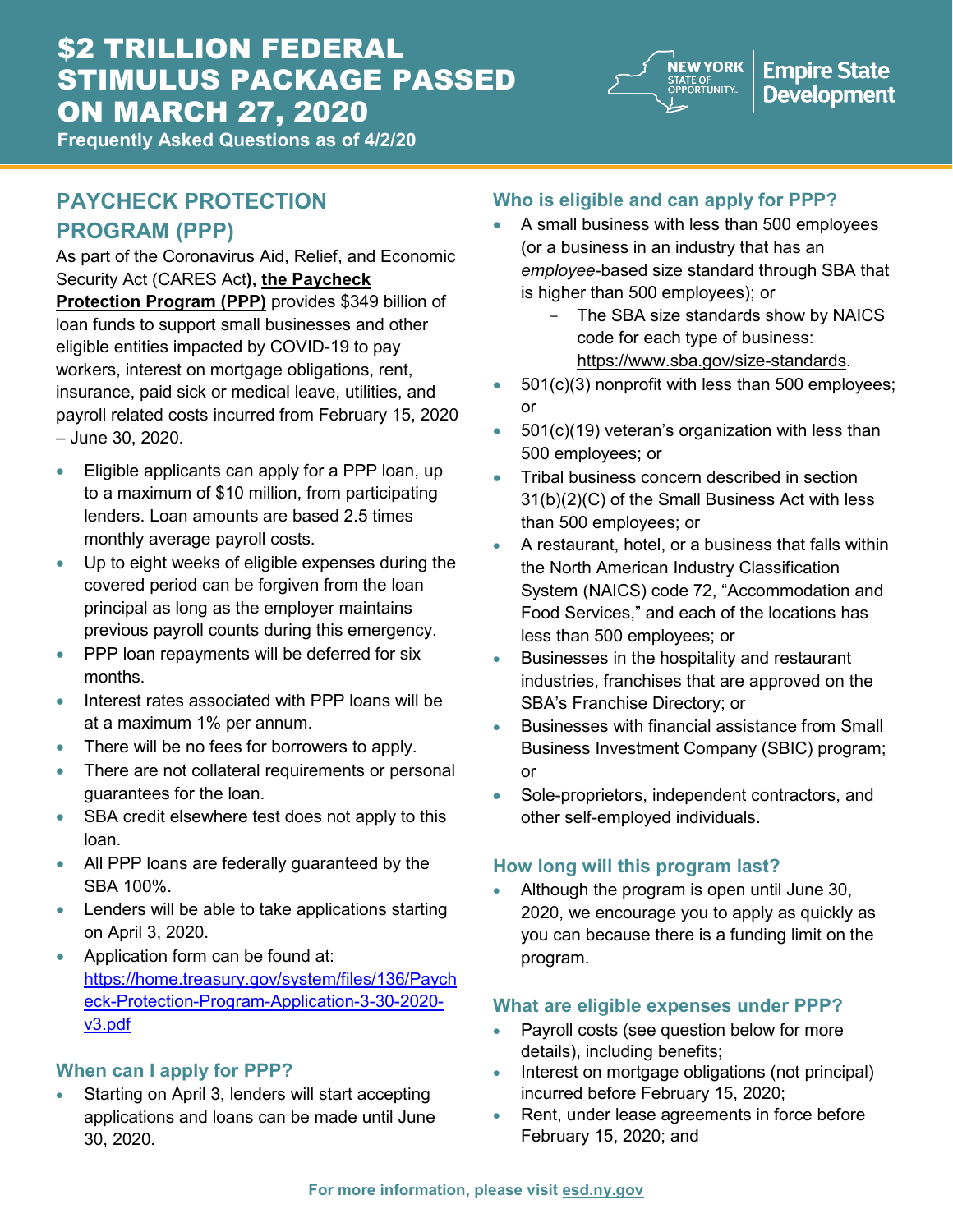Utilities, for which service began before February 15, 2020.

### **What is included in Payroll Costs?**

- Salary;
- Wages;
- Commissions or tips (capped at \$100,000 on an annualized basis for each employee);
- Employee benefits including: costs for vacation, parental, family, medical, or sick leave;
- Allowance for separation or dismissal;
- Payments required for the provisions of group health care benefits including insurance premiums;
- Payment of any retirement benefit;
- State and local taxes assessed on compensation; and
- For a sole proprietor or independent contractor, wages, commissions, income, or net earnings from self-employment, capped at \$100,000 on an annualized basis for each employee

# **What costs are not eligible for payroll?**

- Employee/owner compensation over \$100,000.
- Taxes imposed or withheld under chapters 21, 22, and 24 of the IRS code.
- Compensation of employees whose principal place of residence is outside of the U.S.
- Qualified sick and family leave for which a credit is allowed under sections 7001 and 7003 of the Families First Coronavirus Response Act.

### **Do I have to be operational to apply?**

• Yes, entities must have been operational by February 15, 2020 and had payroll and paid taxes.

### **Where can I apply for PPP loan?**

- All current SBA 7(a) are eligible lenders for PPP.
- You should consult with your local lender as to whether it is participating.
- The list of lenders can be found on <https://www.sba.gov/paycheckprotection/find>
- Additional lenders with sufficient qualifications are will be added by SBA and the U.S. Department of the Treasury.
- You do not have to visit any government institution to apply for the program.

# **How do I apply for PPP Loan?**

- You will need to fill out the Paycheck Protection Borrower Application Form (SBA Form 2483).
- Provide documentation with required documentation of payroll to an approved lender. The form can be found at: [https://home.treasury.gov/system/files/136/Paych](https://home.treasury.gov/system/files/136/Paycheck-Protection-Program-Application-3-30-2020-v3.pdf) [eck-Protection-Program-Application-3-30-2020](https://home.treasury.gov/system/files/136/Paycheck-Protection-Program-Application-3-30-2020-v3.pdf) [v3.pdf](https://home.treasury.gov/system/files/136/Paycheck-Protection-Program-Application-3-30-2020-v3.pdf)

# **What is the required documentation that I need to provide?**

• You will need to provide your lender with payroll documentation.

# **Who approves my PPP loan?**

• The lender will approve your loan application.

# **What is the time period covered under the PPP?**

• The covered loan period is from February 15, 2020 to June 30, 2020.

# **What is the maximum loan amount under the PPP?**

- The maximum loan amount is up to \$10 million.
- There is a formula to determine the loan amount that is related to payroll costs incurred by the business.

# **How is the loan size determined?**

- Depending on your business's situation, the loan size will be calculated in different ways (see below). The maximum loan amount is \$10 million.
	- For most business, the formula is based on 2.5 times your average monthly costs minus exclusion based on the previous 12 months.
	- If your business employs seasonal workers, you can opt to choose March 1, 2019 as your time period start date.
	- If you were not in business between February 15, 2019 – June 30, 2019: Your max loan is equal to 2.5 times your average monthly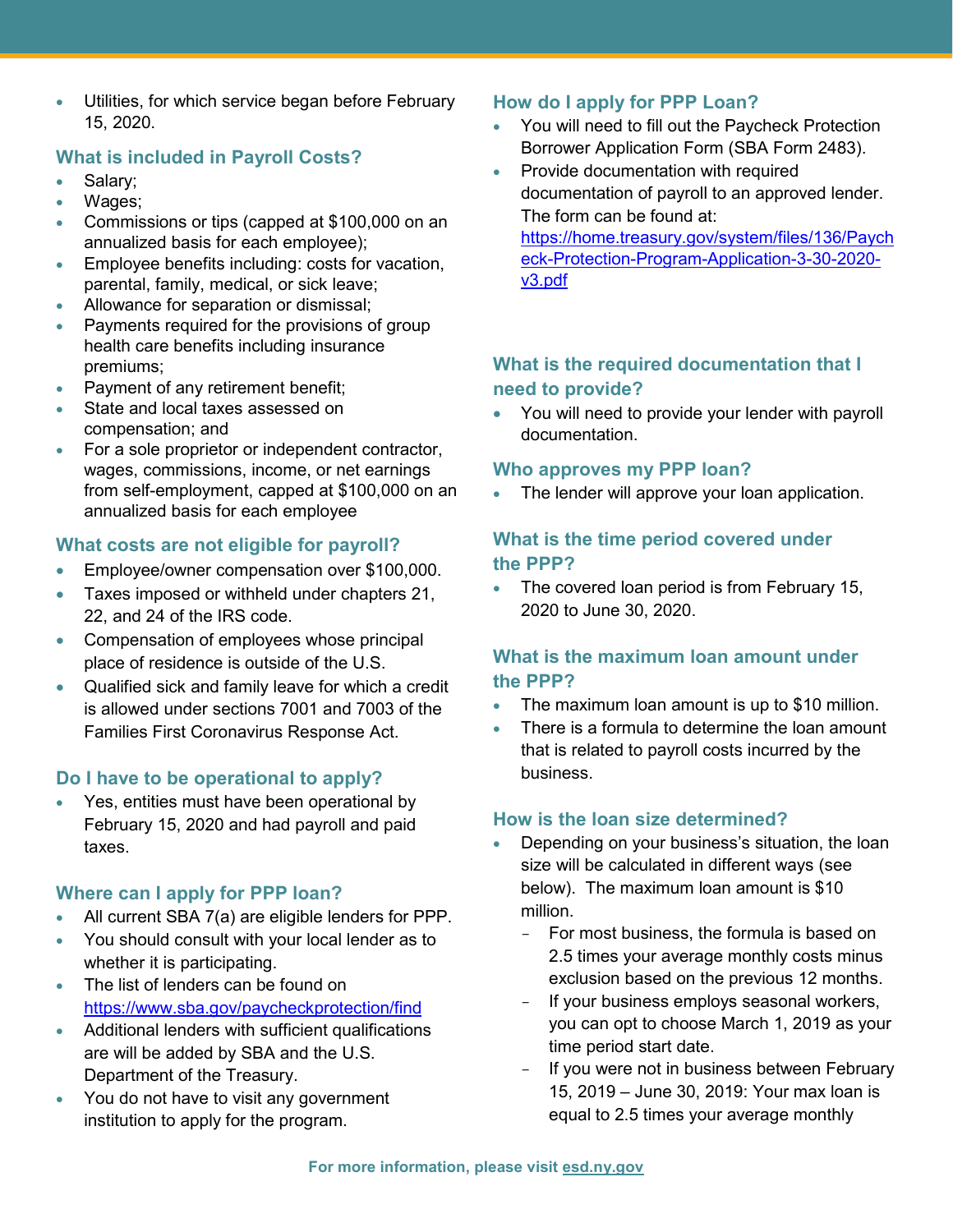payroll costs between January 1, 2020 and February 29, 2020.

 If you took out an Economic Injury Disaster Loan (EIDL) between February 15, 2020 and April 3, 2020 and can refinance that EIDL loan amount into a PPP loan. You would add the outstanding loan amount to the payroll sum minus EIDL grant.

#### **What fees will I need to pay in order to apply for PPP?**

• PPP waives borrower and lender fees payable to **SBA** 

### **Can I still apply for PPP if I can obtain credit elsewhere?**

• Yes. Credit elsewhere requirements are waived for this PPP.

### **What certifications will I need to provide in order to apply for PPP?**

- Borrow must certify in good faith that funds are needed for COVID-19 related purposes, that the funds will be used to retain workers, and that their request is not duplicative with other SBA funds for the same purpose.
- Other certifications are included in the borrower application[:https://home.treasury.gov/system/files](https://home.treasury.gov/system/files/136/Paycheck-Protection-Program-Application-3-30-2020-v3.pdf) [/136/Paycheck-Protection-Program-Application-](https://home.treasury.gov/system/files/136/Paycheck-Protection-Program-Application-3-30-2020-v3.pdf)[3-30-2020-v3.pdf](https://home.treasury.gov/system/files/136/Paycheck-Protection-Program-Application-3-30-2020-v3.pdf)

#### **Is there a collateral or personal guarantee requirement for PPP?**

No. Both collateral and personal guarantees are waived.

#### **What is the interest on PPP loans?**

• Interest rate will be 1% per annum.

#### **What is the maturity of PPP loans?**

• PPP loans will mature in 2 years.

**Is there a prepayment penalty or fee on PPP?**

No. There are no prepayment fees or penalty.

#### **Are there deferred payments allowed under PPP?**

• Loan payments will be deferred for 6 months. Interest will still accrue during the deferment

#### **Can I get more than one PPP loan?**

No, an entity is limited to one PPP loan. Each loan will be registered under a Taxpayer Identification Number at SBA to prevent multiple loans to the same entity.

#### **Is any portion of the PPP loan forgivable?**

- Yes. Amount spent by borrower in the first 8 weeks for allowable expenses from loan date will be forgiven with appropriate documentation provided to the lender.
- Amount will be reduced proportionately by the reductions in workforce as compared to the previous year.
- If rehires are made during the 8-week period, then will be no penalty in reflection of possible layoffs early in the 8-week period.
- There is 25% limitation for forgiveness on nonpayroll costs.

### **How much is the loan guarantee provided by SBA to lenders under the Program?**

• 100% loan guarantee.

### **What happens to my PPP loan after December 31, 2020?**

• Anything not forgiven or repaid by December 31, 2020 will convert to a 1% per annum loan for 2 year term.

#### **How does the PPP loan coordinate with SBA's existing loans?**

• Borrowers may apply for PPP loans and other SBA financial assistance, including Economic Injury Disaster Loans (EIDLs), 7(a) loans, 504 loans, and microloans, and also receive investment capital from Small Business Investment Corporations (SBICs).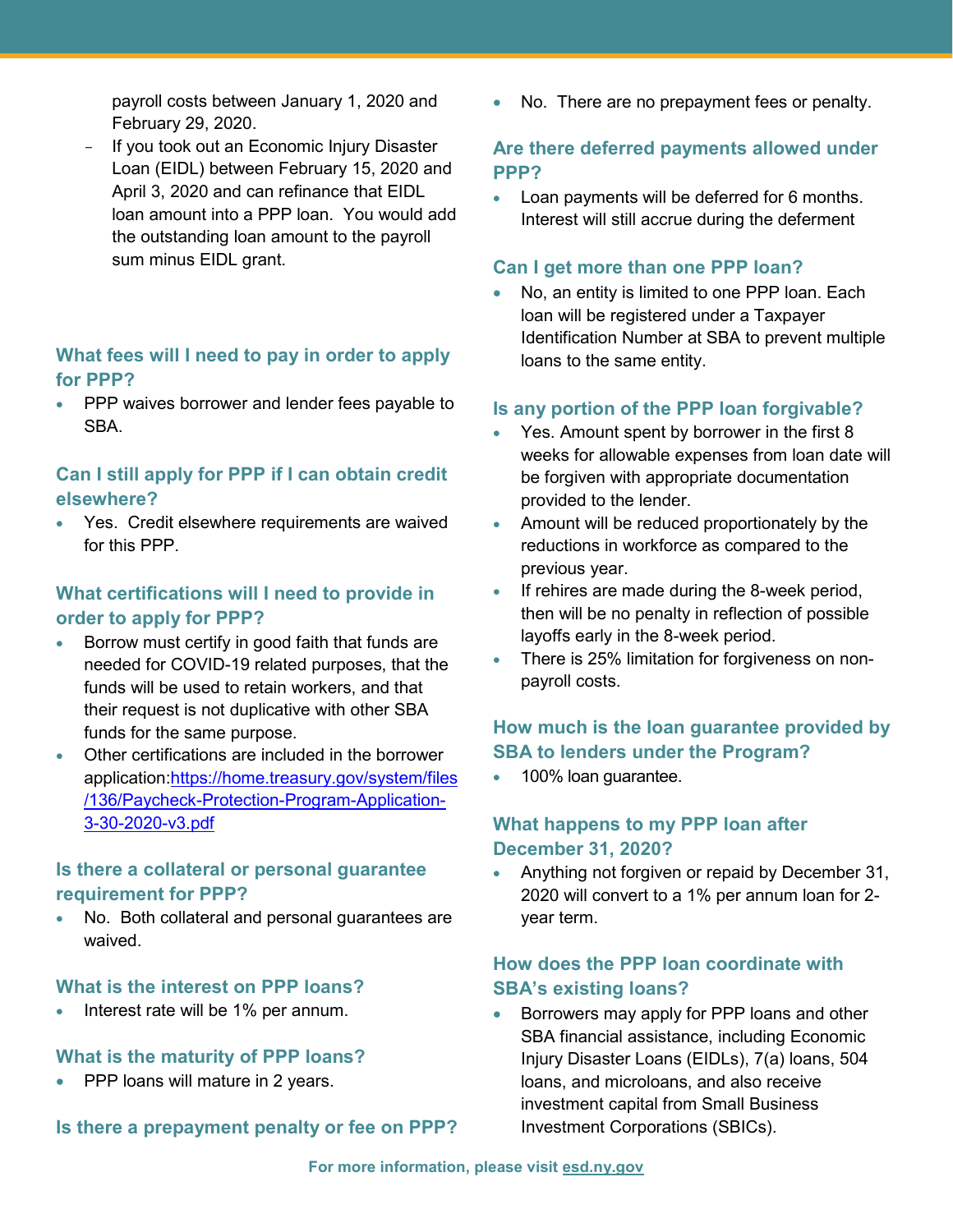• However, you cannot use your PPP loan for the same purpose as your other SBA loan(s). For example, if you use your PPP to cover payroll for the 8-week covered period, you cannot use a different SBA loan product for payroll for those same costs in that period, although you could use it for payroll not during that period or for different workers.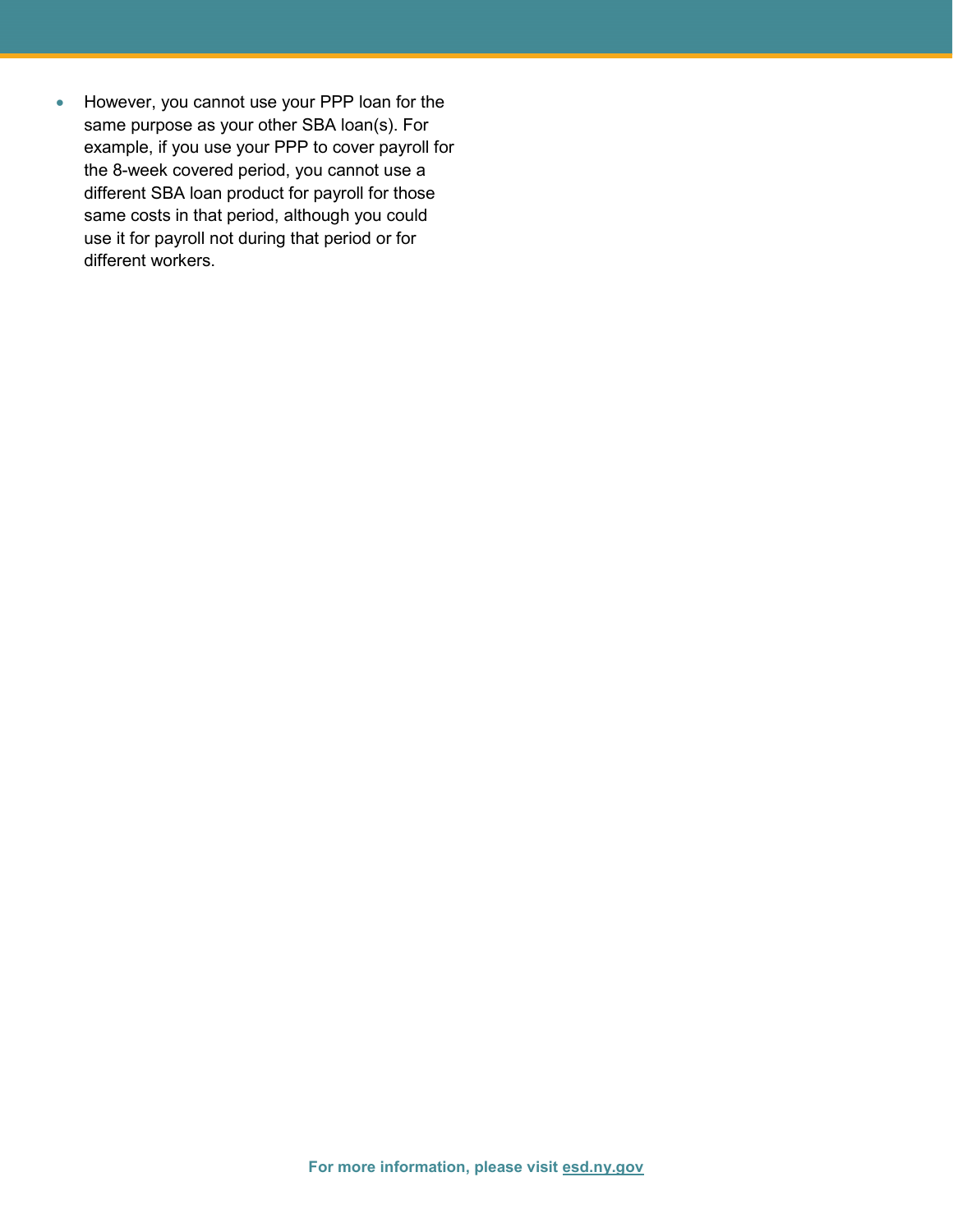# **LOAN FORGIVENESS FOR PAYCHECK PROTECTION PROGRAM (PPP)**

The Act establishes that PPP borrowers are eligible for loan forgiveness equal to the amount spent by the borrower for allowable expenses during an 8 week period after the loan date of the PPP loan.

## **What can be included in the PPP loan forgiveness amount?**

- Payroll costs (see question below for more details), including benefits;
- Interest on mortgage obligations (not principal) incurred before February 15, 2020;
- Rent, under lease agreements in force before February 15, 2020; and
- Utilities, for which service began before February 15, 2020.

# **What is included in Payroll Costs?**

- Salary;
- Wages;
- Commissions or tips (capped at \$100,000 on an annualized basis for each employee);
- Employee benefits including: costs for vacation, parental, family, medical, or sick leave;
- Allowance for separation or dismissal;
- Payments required for the provisions of group health care benefits including insurance premiums;
- Payment of any retirement benefit;
- State and local taxes assessed on compensation; and
- For a sole proprietor or independent contractor, wages, commissions, income, or net earnings from self-employment, capped at \$100,000 on an annualized basis for each employee

# **What is the maximum amount of PPP loan that can be forgiven?**

The maximum amount that can be forgiven is the principal amount of the loan and any accrued interest.

#### **How is PPP loan forgiveness calculated?**

PPP Loan forgiveness equals the sum of payroll costs incurred during the covered 8-week period compared to the previous year or time period,

proportionate to maintaining employees and wages:

- Payroll costs plus any payment of interest on any mortgage obligation (which shall not include any prepayment of or payment of principal on a covered mortgage obligation) plus any payment on any rent obligation and any utility payment.
- The amount forgiven will be reduced proportionally by any reduction in employees retained compared to the prior year and reduced by the reduction in pay of any employee beyond 25 percent of their prior year compensation.
- To encourage employers to rehire any employees who have already been laid off due to the COVID-19 crisis, borrowers that re-hire workers previously laid off will not be penalized for having a reduced payroll at the beginning of the period. Further, forgiveness is allowed for additional wages paid to tipped workers.
- Additional guidance will be provided by the SBA and U.S Department of the Treasury.

# **What percentage of my forgiven PPP loan amount can be used for non-payroll expenses?**

• No more than 25% of the forgiven amount may be for non-payroll costs.

# **What proof do I need to submit to my lender to qualify for PPP loan forgiveness?**

- Borrowers will provide documentation to lenders of their payments during the period such as payroll records, proof of lease payments, proof of mortgage interest payments, and proof of utility payments.
- Proof of payment can be a bank statement or canceled checks.
- You must certify that the documents are true and that you used the forgiveness amount to keep employees and make eligible mortgage interest, rent, and utility payments.